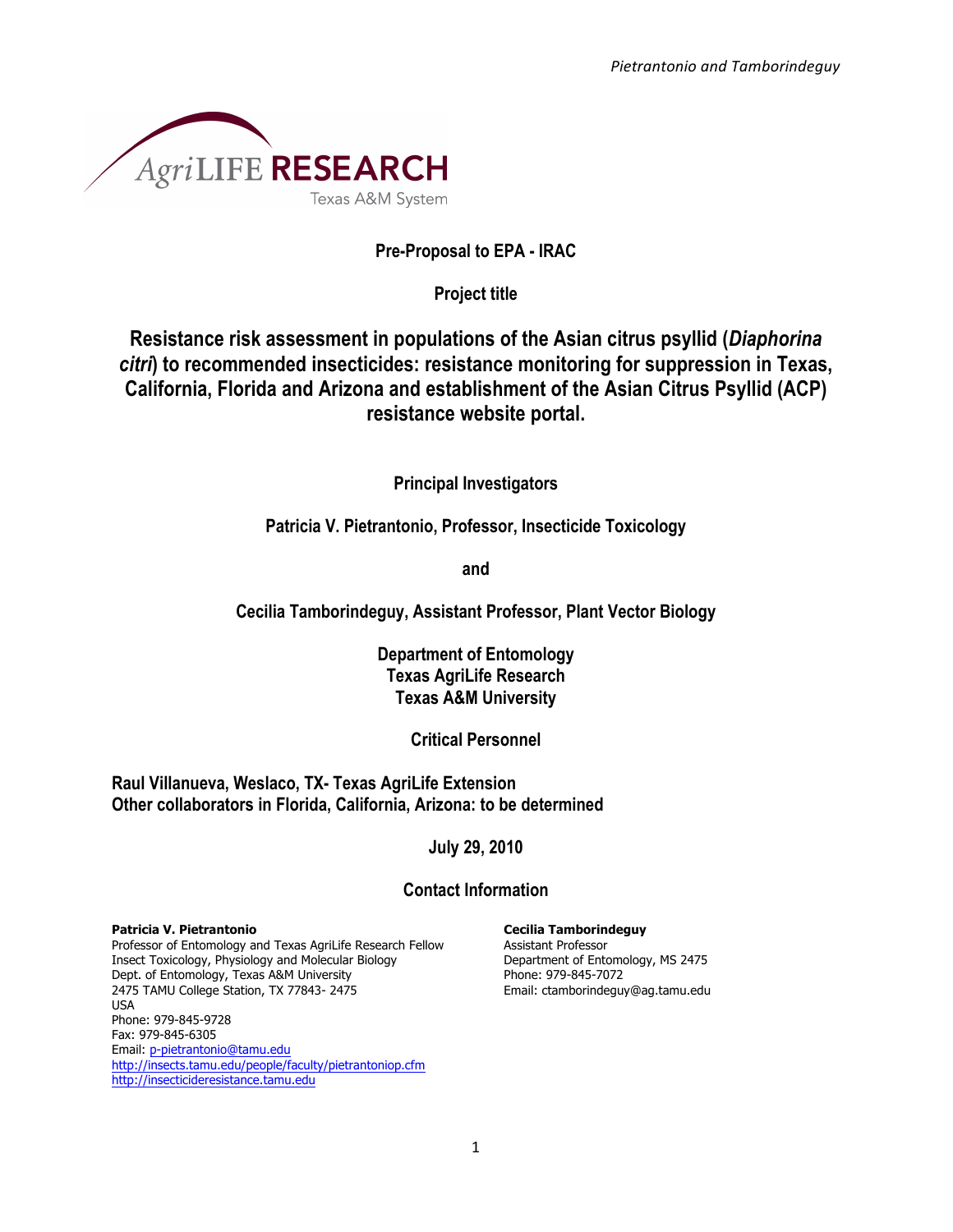# **Pre-Proposal to EPA**

# **Project title**

**Resistance risk assessment in populations of the Asian citrus psyllid (***Diaphorina citri***) to recommended insecticides: resistance monitoring for suppression in Texas, California, Florida and Arizona and establishment of the Asian Citrus Psyllid (ACP) resistance website portal.**

### *Statement of interest and purpose for EPA participation*

*This pre-proposal was shared with IRAC, Insecticide Resistance Action Committee and received interest from the whole IRAC group as long as has a National scope on May 4, 2010. Please see bold text at the bottom of this pre-proposal. I am showing an email exchange with the IRAC representative from Monsanto, Graham P. Head.*

*We are willing to pursue this collaborative venue but the funds that IRAC will eventually provide may serve only to produce vials for monitoring and the salary of a technician for preparation and shipping to collaborators from the mentioned states for two-three years.*

*We are looking at EPA to provide additional funds to complement this project. We would minimally need from EPA the two-month salary for the computer designer to establish the Asian Citrus Psyllid Portal for dissemination of information in the already existing Insecticide Resistance TAMU website, and for a graduate student to maintain this Asian Citrus Psyllid Insecticide Resistance database through probit data analysis, production of graphs and tables, etc. Supplies will be also needed such as updates or purchase of new georeferenced software, server maintenance, travel to conference and office supplies (printer cartridges, paper, dvds for data storage, etc.).*

*Budget is also requested from EPA to support the collaborators in other states, about \$4,000 per collaborator to obtain samples and perform the vial assays and fax information to Pietrantonio's lab for analysis.* 

Text highlighted in yellow in next page was modified from the original text sent to IRAC.

# **Project Narrative**

This proposal fits within the IPM management strategy of **PAMS:** Protection, Avoidance, **Monitoring and Suppression** 

**Rationale**: Pesticide use remains a keystone on the battle against ACP populations because they vector the pathogen causative of the **Citrus greening (CG)** disease. Low volume and ultra low volume sprays are particularly recommended as these approaches are economically more feasible and environmentally-friendlier than normal sprays: These sprays save time, water and gas when compared with alternative insecticide treatments. Two major products used as broad-spectrum foliar insecticides are Malathion (organophosphate) and Danitol® (pyrethroid: fenpropathrin). Provado® (neonicotinoid: imidacloprid) is largely used as systemic pesticide because of its long persistence.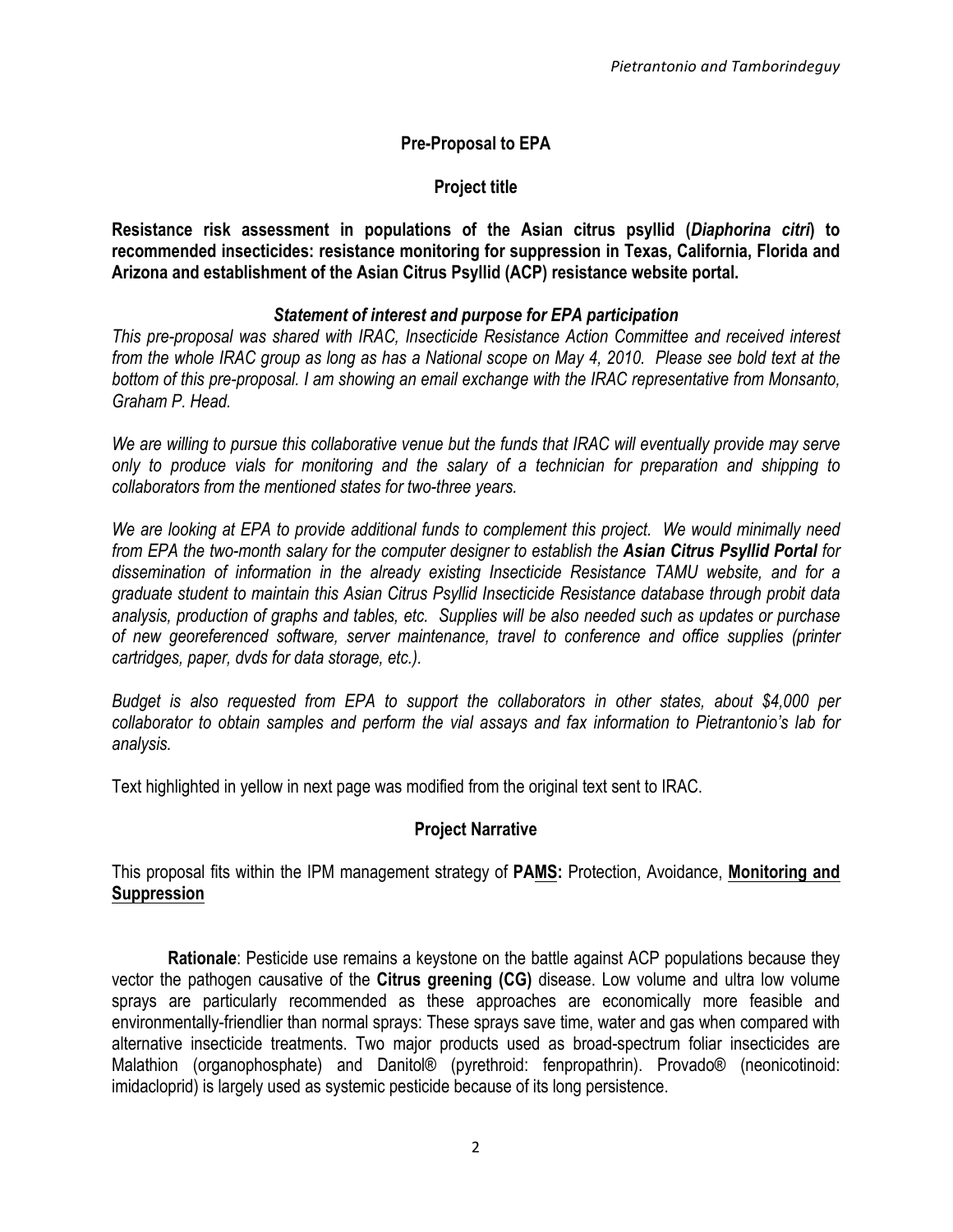Aggressive and coordinated treatment of groves is being recommended to ensure that ACP populations are maintained as low as possible and no abandoned grove will remain untreated and act as an insect reservoir. However, as this strategy is used, insecticide resistance in the field will invariably appear. The appearance of resistance must be monitored to ensure that: first, control with insecticides is being effective in the field, second, the detection of potential heterozygotes in bioassays may suggest that application rates utilized by growers may be suboptimal (not according to label) and third, to try to delay the onset of resistance by recommending products with different modes of action in an effective rotation. Therefore resistance monitoring may reveal suboptimal management practices identifying opportunities for grower education. During the last decade, ACP was not specifically targeted in Texas but with the discovery of **CG** in Louisiana and Mexico, aggressive chemical control is now being recommended (Setamou, 2009).

In order to start monitoring the appearance of resistance in ACP populations in Texas, California, Florida and Arizona, first, the population's current status of susceptibility to insecticides must be evaluated (baseline). For this, it is necessary to have a standard reference susceptible population for following the evolution of resistance in future years. Unfortunately, due to quarantine restrictions we cannot import into Texas susceptible laboratory colonies or populations from states where the disease is present. A susceptible colony from field-collected insects must be established and maintained for future insecticide resistance monitoring and research. Field populations of ACP will be collected to assess the current status of susceptibility (or resistance).

**Materials and methods**: Laboratory bioassays using the three insecticides (malathion fenpropathrin and imidacloprid) will be carried out. Dr. Pietrantonio's laboratory already has malathion ULV in hand. Fenpropathrin (Valent, USA) will be purchased as active ingredient. Late instars of ACP will be collected in Texas groves from different host-plants (sweet orange, grapefruit, lime and tangerine) and at different dates, and shipped to the Department of Entomology at Texas A&M University, College Station, TX where they will be kept until they become about one week old adults. For the two foliar insecticides, malathion and fenpropathrin the adult vial test will be performed. Control vials will be coated with dehydrated acetone only. Stock solutions will be prepared with malathion and fenpropathrin in acetone, the latter previously dehydrated for at least 48 h on 4-Å molecular sieves (EM Science, Gibbstown, NJ). Insecticide coated vials will be prepared with insecticide solutions in acetone covering at least three logconcentrations. One to five psyllids will be placed in each vial, and the vials will be stored at 27°C. Equal numbers of psyllids will be tested for each concentration. Mortality will be evaluated after 24 h, and psyllids will be categorized as alive or dead (includes knock-down). We estimate that each bioassay will use 200 insects and these will be repeated at least 3 times for a total of 600 insects per insecticide and per location. Currently a laboratory colony is available to us from Texas A&M University Kingsville, Citrus Center in Weslaco, TX; these insects will be also tested. Lethal concentrations (LC $_{50}$  and LC $_{90}$ ) will be estimated for all populations and resistance ratios will be calculated using the most susceptible population as a reference. The susceptibility status of the laboratory colony is currently unknown, but these insects have been in culture for an extended period (3 years) so it is likely that this colony will be the most susceptible.

To determine the susceptibility baseline to imidacloprid (Provado; Bayer CropScience LP, Research Triangle Park, NC), 1–2-month-old citrus seedlings, *Citrus aurantiifolia* (Christm.) cv. Swingle, grown in a greenhouse will be used. Plant roots will be completely immersed for 48 h in 30 mL glass vials containing aqueous solutions of imidacloprid (0.15, 0.3, 1.0, 3.0, 10 and 100 g AI mL-1) prepared by serial dilution of commercial imidacloprid 240 g  $L^1$  SC in tap water. Control plants will be immersed similarly in tap water for the same period. After 48 h of immersion, plants will be transferred to new vials with tap water, and 10 Asian citrus psyllid adults will be released onto each plant, including controls. Plants with insects will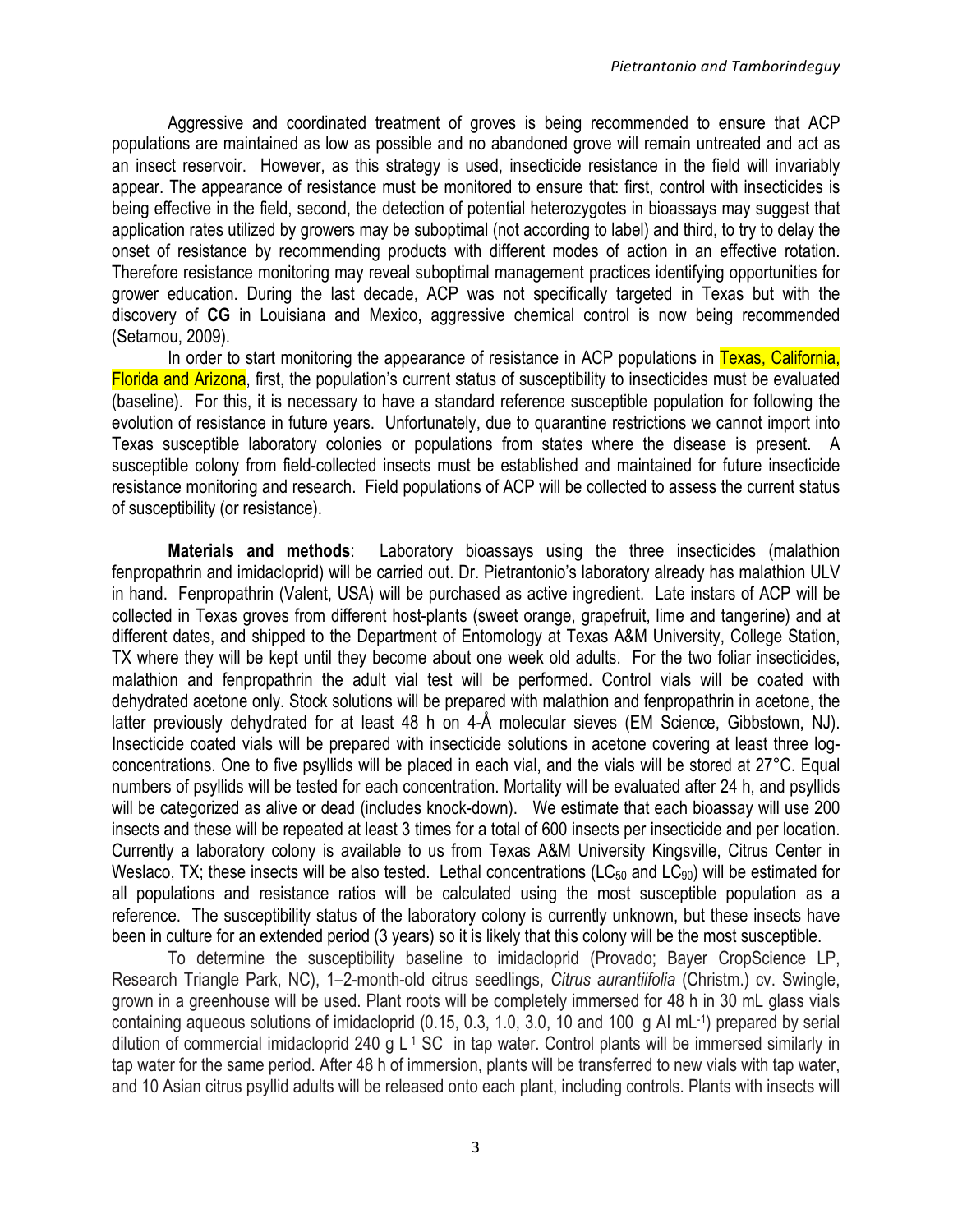be caged and placed at 25°C. Mortality counts will be taken at 24, 48 and 72 h after release of adults. Each treatment, including the controls, will be replicated 3 times.

All bioassay data will be analyzed using PoloPlus, Probit and Logit Analysis programs (LeOra Software, Petaluma, CA) (Robertson *et al.*, 2007) and dosage mortality regressions will be plotted using SigmaPlot software. The LC<sub>50</sub> and LC<sub>90</sub> values will be used to calculate resistance ratios. The results of chisquare tests  $(2)$  will be used to estimate how well the data of each concentration-mortality curve fit the assumption of the probit model. Data will be corrected for control mortality in the PoloPlus program (Abbott, 1925). Resistance ratios (RRs) will be determined at a given response level (50% or 90%) between the susceptible and resistant populations. In order to determine if there are statistically significant differences between the compared lethal concentrations, the 95% confidence intervals for the resistance ratios will be calculated. In this pairwise comparison, lethal concentrations will be considered significantly different if the value '1' does not fall within the confidence interval for the ratio (Robertson & Preisler, 1992; Robertson *et al.*, 2007). The overlap of the confidence intervals for lethal concentrations is not used to determine significant differences between them because this method lacks statistical power (Robertson *et al.*, 2007). This same methodology will be used to compare populations between different dates, and thus, if the 95% CI for the ratio includes the number one, they will be considered equal. Test of equality and parallelism will be also conducted. Upon analysis and comparison of bioassays from different locations we will determine the most susceptible field population and insects from these trees/fields will be collected and brought into the laboratory to establish a permanent susceptible reference colony.

Survivors of dosages that kill the majority of the insects in the susceptible population will be kept stored in the -80C freezer for future elucidation of mechanisms of resistance.

#### Expected results and pitfalls:

This survey will determine the location of insecticide resistant populations of ACP in Texas. The detection of resistance to a particular compound may trigger the recommendation for a change of active ingredient, frequency of applications or change in their rotation. Pesticide resistant populations present a higher risk for disease introduction and spread. The selection pressure on this pest will probably increase once the pathogen responsible for CG is found in the state. It is crucial to monitor the appearance of resistance in order to maintain adapted control strategies. The susceptibility baseline will be determined using insects collected at different time-point and in different host-plants. If different biotypes are identified as a result of experiments in Objective 1, then more detailed experiments will be carried out for each of the biotypes to verify their susceptibility or resistance to the recommended pesticides. For suppression is important to determine if a particular biotype (genotype) is associated with insecticide resistance in the eventuality that the "best vector biotype" would be also the most resistant, increasing risk of disease transmission.

Pitfalls and alternatives: Laboratory assays can detect resistant individuals even when at relatively low frequencies in the population. Resistant populations identified in laboratory assays should be further followed up in the field to determine if field failures are occurring. Therefore resistance may be evolving although it may not be apparent to growers in the field. This proactive approach provides some time to modify management practices with grower participation.

#### Principal investigators:

Dr. Pietrantonio is an expert in insect toxicology and she also manages the state-wide program for bollworm that uses similar techniques. She also has experience with leaf bioassays with whiteflies and imidacloprid (drench, dip, etc.). No problems are expected for this objective.

Dr. Tamborindeguy is an expert in vector biology, she has extensive experience in psyllids and bacterial transmission and she has a network of collaborators working in this pest.